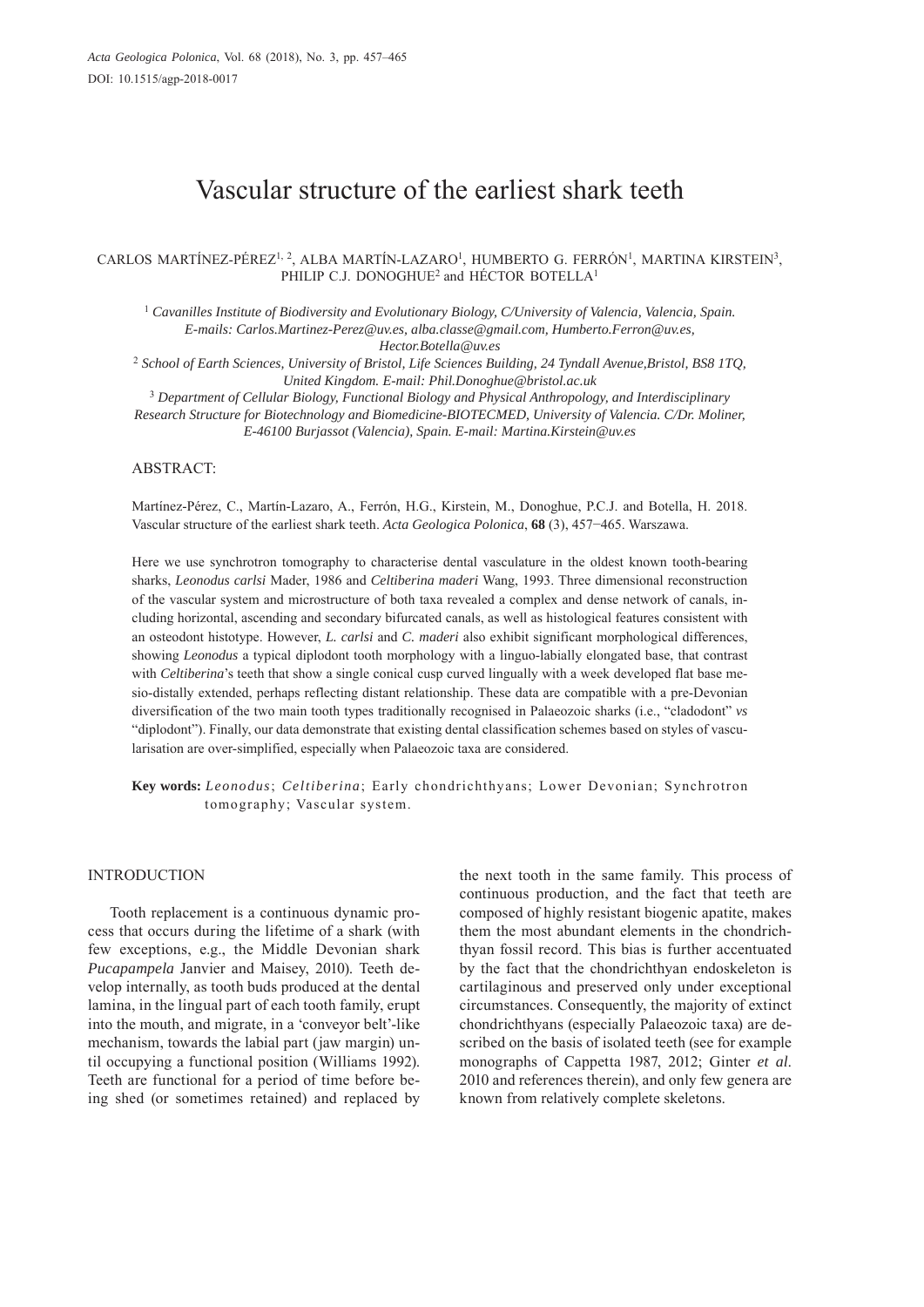Fossil shark teeth are unique because they do not only preserve insight into feeding kinematics and ecology, but also a strong phylogenetic signal in form of useful diagnostic features for taxonomy and systematics (Schnetz *et al*. 2016). However, descriptions of tooth-based fossil taxa have traditionally been established on the basis of external morphology, overlooking internal characters such as enameloid microstructure, shape of odontocyte lacunae and canaliculi, as well as the architecture of the vascularisation system, despite the fact that these features have been demonstrated to be effective in resolving taxonomic and phylogenetic problems (see e.g., Gillis and Donoghue 2007; Botella *et al*. 2009a; Cappetta 2012 for examples of studies on enameloid microstructure in Palaeozoic sharks).

Chondrichthyan teeth are composed of two principal, highly mineralised, tissue types, *viz.*, a core of dentine comprised of osteodentine or orthodentine, and an enameloid cap. Depending on the presence and location of the two types of dentine, and the presence or absence of a pulp cavity, shark teeth have traditionally been classified into two different histotypes: osteodonts or orthodonts (see Moyer *et al.* 2015 and references herein). In the orthodont histotype, the pulp cavity remains present in functional teeth, where orthodentine forms the crown under the enameloid cap, and trabecular dentine is present only at the root base. In osteodonts, the pulp cavity of a functional tooth is closed, filled by osteodentine and resembling highly vascularised bone. In this sense, not only the histology but also morphology of the root vasculature have shown potential in the taxonomic discrimination of otherwise similar tooth morphologies. Thus, Casier (1947) identified four structural grades based on the distribution of foraminae and the vascularisation of the root (later updated by Cappetta 2012), representing different evolutionary stages (anaulacorhize, hemiaulacorhize, holaulacorhize and polyaulacorhize) achieved by different groups. However, since these grades of organisation stages were based mainly on Mesozoic and Cenozoic shark taxa, Casier's (1947) subdivision is not suitable for Palaeozoic chondrichthyans. As noted by Ivanov and Nilov (2016), it is clear (despite the dearth of studies) that patterns of dental vasculature in Palaeozoic chondrichthyans were very diverse and show considerable differences to Mesozoic and Cenozoic hybodonts and neoselachian sharks. Until recently, reconstructions of dental vasculature in Palaeozoic sharks were limited to xenacanthids (Hampe 1988, 1993, 1995; Hampe and Heidke 1997) based on the application of traditional destructive techniques (histological ground sections). However, the application of nondestructive X-ray based tomographic techniques has facilitated a broader taxonomic sampling and better three dimensional characterisation of the variety of dental vasculature exhibited by Palaeozoic sharks, including phoebodontiforms, symmoriiforms, ctenacanthiforms, hybodontiforms and other euselachians (Ivanov and Nilov 2016). Moreover, descriptions of dental vasculature have become incorporated to the description of new taxa (see e.g., Long *et al.* 2015; Ivanov 2016; Ivanov *et al*. 2017).

Within this context, we present a synchrotronbased characterisation of the dental histology and vasculature of the oldest known tooth-bearing sharks, *Leonodus carlsi* Mader, 1986 and *Celtiberina maderi* Wang, 1993 (Mader 1986; Wang 1993; Long 1995; Hampe and Long 1999; Williams 2001; Miller *et al.* 2003; Botella 2006; Botella *et al*. 2009a, b; among others). Synchrotron X-ray tomography has been demonstrated to be effective in the study of dentitions in several groups of early gnathostomes, including placoderms (Rücklin *et al*. 2012; Rücklin and Donoghue 2015), acanthodians (Qu *et al*. 2013), and the earliest bony fishes (Cunningham *et al*. 2012). Here, we apply this technique for the first time to study the earliest chondrichthyan teeth that, because of their antiquity, have the potential to provide insights into the condition from which the dental histology and vasculature of better known Palaeozoic and post-Palaeozoic chondrichthyans first evolved.

## MATERIAL AND METHODS

The specimens of *L. carlsi* and *C. maderi* investigated were recovered as isolated elements after the acid digestion (10% formic acid) of limestone samples taken from the Nogueras Formation, lowermost Lockhovian (Lower Devonian) of the Iberian Chain (Spain), at the Poyales-East Locality at the Axial Depression of the Camaras River (Carls 1988; Dojen 2005) (Text-fig. 1; for a detailed geological and faunal succession, see Carls 1988, 1999; Carls and Valenzuela-Ríos 2002; Martínez-Pérez *et al*. 2010; and Dupret *et al*. 2011).

One specimen of *L. carlsi* (MGUV-36.141) and one specimen of *C. maderi* (MGUV-21.315) were characterised using Synchrotron Radiation X-Ray Tomographic Microscopy (SRXTM; Donoghue et *al*. 2006) at the X02DA TOMCAT beamline of the Swiss Light Source, Paul Scherrer Institute, Villigen, Switzerland. Both specimens were scanned using 2× and  $4\times$  objectives, with exposure times of 300 ms at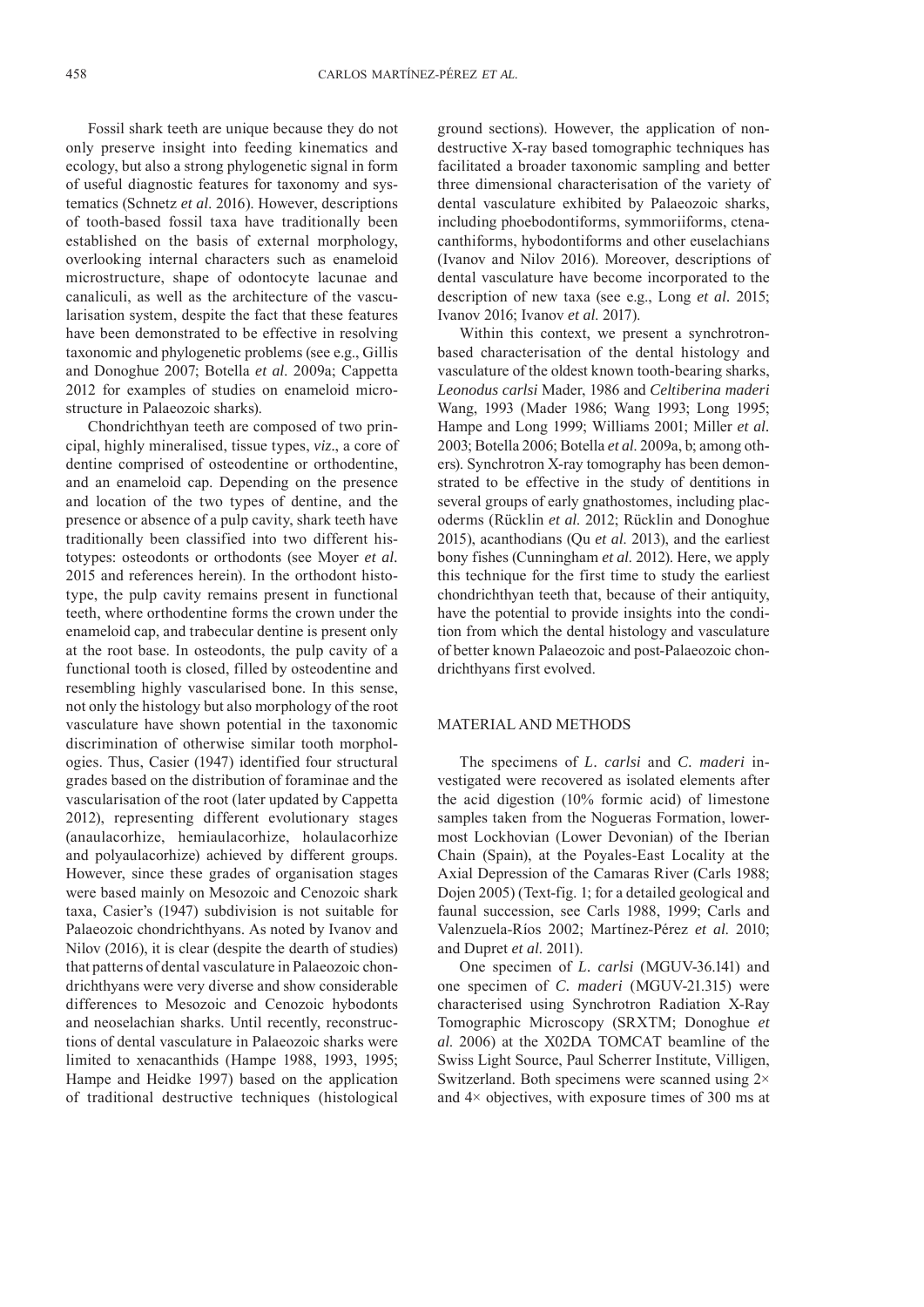

Text-fig. 1. A – Geographical setting of the studied area with indication of the distribution of Precambrian and Palaeozoic rocks in the Iberian Peninsula. B – Enlarged geological map of Palaeozoic rocks in the Iberian chains with the Devonian outcrops in black and indication of the studied area, the Axial Depression of the Camaras River (ADCR) (Carls 1988). Modified from Botella *et al*. (2012)

24 and 23 keV respectively, acquiring 1501 projections equiangularly over 180º. These data were postprocessed and rearranged into flat- and dark-fieldcorrected sinograms. Reconstruction was performed on a Linux PC cluster using a highly optimised routine based on the Fourier transform method and a regridding procedure (Marone *et al*. 2010), resulting in volumetric data with voxel dimensions of 3.25 μm (2 $\times$  objective) and 1.625 μm (4 $\times$  objective). The reconstructed files produced were visualised, manipulated and analysed using the computed tomography software package AVIZO Lite v.9 (VSG), allowing us to volumetrically characterise the three dimensional structure and arrangement of the dental vasculature, along with the hard tissue histology. The studied specimens are housed at the Museum of Natural History of the University of Valencia (former Museum of Geology at the University of Valencia – MGUV). The tomographic data are available from the University of Bristol data repository (data.bris) at https://doi. org/10.5523/bris.1043tuuj66r2ebs2ae59xkys.

# **RESULTS**

#### *Leonodus carlsi*

The teeth of *L. carlsi* have a general diplodont morphology, possessing a characteristic peanutshaped, linguo-labially elongated base. The cusps are rounded or oval in cross-section, lingually arched, and located on the labial edge of the base (Text-fig. 2A−D). Histologically, tooth cusps are composed of an osteodentine core covered by an undifferentiated enameloid cap that resembles Single Crystallite Enameloid (SCE). The tooth base has traditionally been interpreted to have been composed of trabecular dentine (Mader 1986; Botella *et al*. 2009a). The tomographic data reveal some taphonomic and diagenetic alteration of the internal structure, including recrystallisation of the lingual and labial margins of the base, fracturing, and evidence of endolithic microbial activity. Nevertheless, the general structure of the vascular system is clearly discernible, allowing a detailed description. The trabecular dentine of the base is comprised of a complex network of anastomosing secondary vascular canals (horizontal and ascending) of a similar moderate size that run through the entire tooth base, connected to the exterior by several foraminae at the lingual side of the base (Textfig. 2D). The diameter of the canals in the network diminishes in size as they extend into the cusp (up to 10 μm diameter; Text-fig. 2J−O). No horizontal canals were observed in the cusps. In the centre of both cusps, a main ascendant vascular canal or pulp canal *sensu* Ivanov and Nilov (2016) is clearly visible (approx. 25 μm diameter), reducing its diameter towards the tip of the cusp (Text-fig. 2G, I−O). The pulp canals of each cusp join at the base of the tooth, and are connected directly to the exterior by an inverted "U"-shape canal (Text-fig. 2M). In addition, a large principal linguo-labial canal crosses the tooth in its lingual third (Text-fig. 2M−O).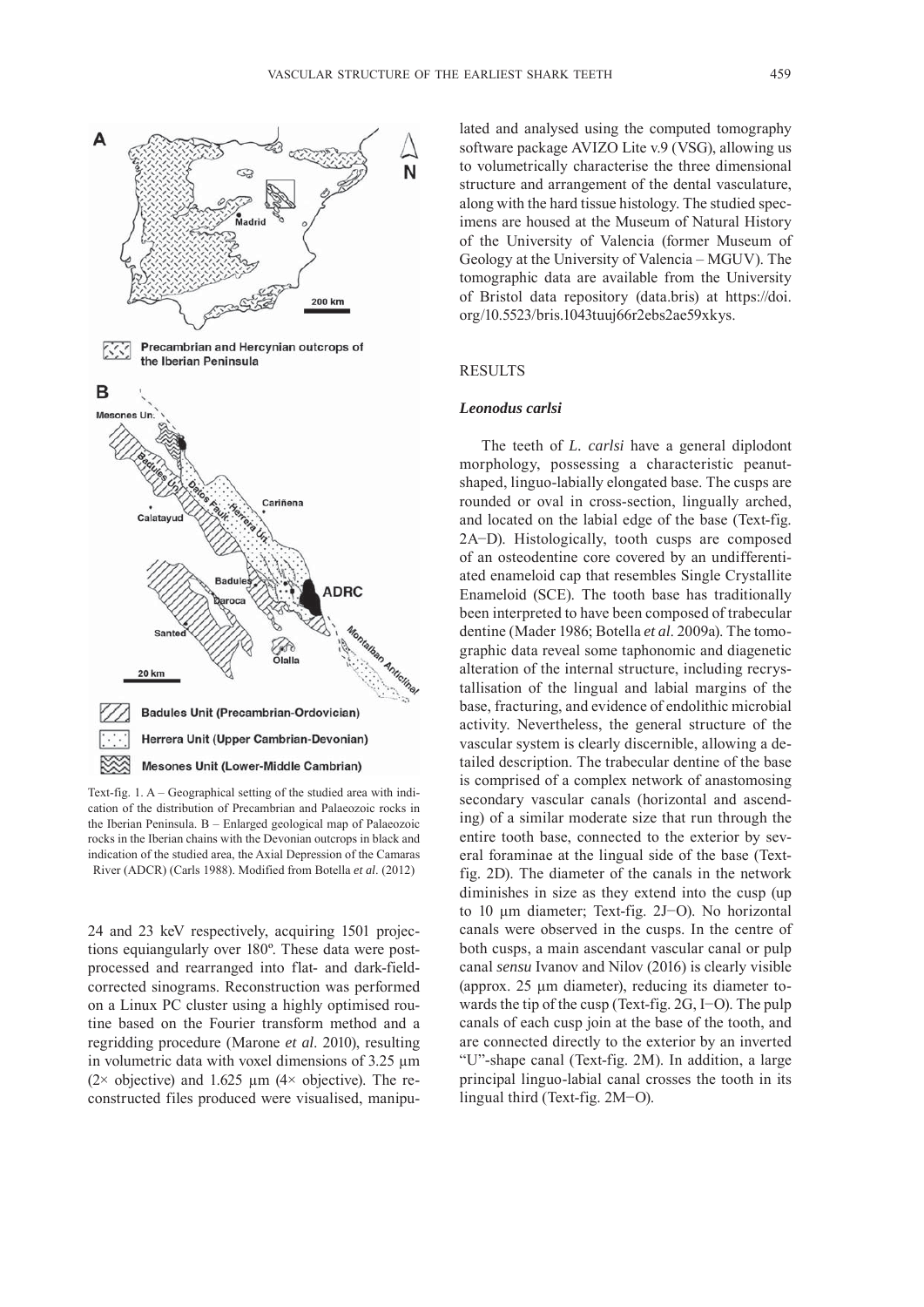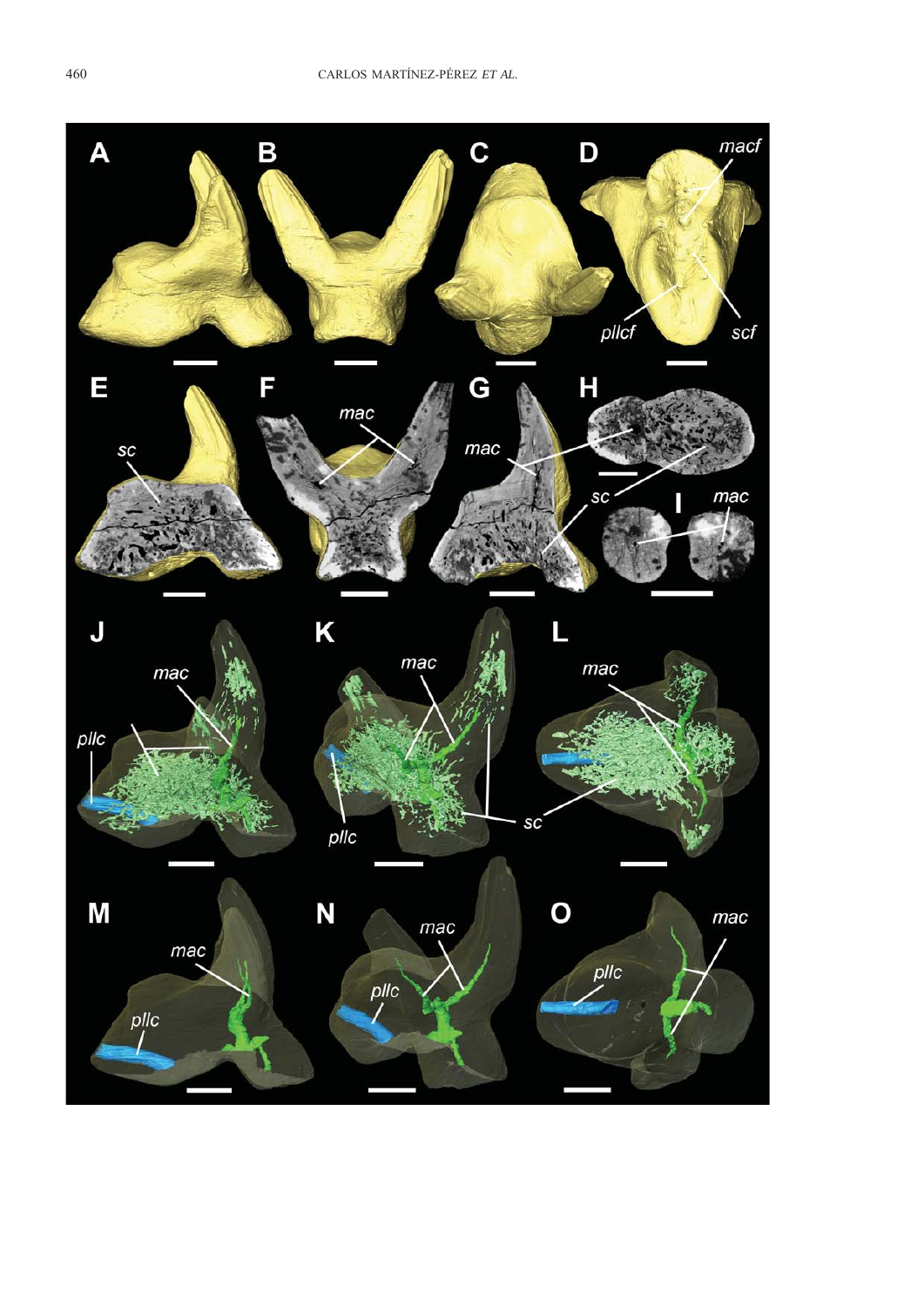## *Celtiberina maderi*

The teeth of *C. maderi* have a single conical cusp curved lingually with a mesio-distally extended flat base (Text-fig. 3A–D). Histologically, teeth of *C. maderi* have been described to have a cap of Single Crystallite Enameloid with poorly discernible rounded crystallites that is readily distinguishable from the underlying dentine core (Botella *et al.* 2009a). Traditional histological studies describe a dentine core composed of osteodentine with numerous small canals (Botella *et al.* 2009a). The tomographic data reveal the same evidence of taphonomic and diagenetic alteration seen in the tooth of *L. carlsi* but, similarly, the vasculature can still be resolved (Text-fig. 3I−P). Indeed, the pattern of vascular canals in *C. maderi* is somehow similar to that seen in *L. carlsi*, with a complex mesh of secondary vascular canals (horizontal and ascending) that run through the entire tooth base, but these canals have a smaller diameter (Text-fig. 3I−L). This dense network extends into the cusp, maintaining approximately the same canal diameter (up to 3−5 μm wide), and running parallels to the main axis of the cusp, with a small number of oblique canals connecting some of the ascendant canals (Text-fig. 3I−K). In the centre of the cusps, a principal ascendant vascular canal (pulp canal) is clearly visible (approx. 40 μm diameter) (Text-fig. 3M−O). This ascendant canal is directly connected to the exterior by an open "U"-shape canal that crosses the base of the tooth linguo-labially (Text-fig. 3N−P). In addition, two large horizontal canals cross the tooth linguo-labially on either side of the base, parallel to the central canal that connects the main ascendant vascular canal with the exterior foramen (Text-fig. 3M−P). The external surface of the tooth base is characterised by small canal openings of the internal vascular network (Text-fig. 3A, B).

## **DISCUSSION**

The teeth of both *L. carlsi* and *C. maderi* exhibit a complex and dense network of vascular canals, including horizontal, ascending and secondary bifurcated canals, as well as histological features consistent with an osteodont histotype. However, some differences between them stand out. In both taxa, the teeth possess a principal horizontal canal that transects the middle of the base linguo-labially, but in *Leonodus* this canal did not cross the tooth entirely, passing across the lingual torus but emerging from the aboral surface of the tooth base (Text-fig. 2N). We conclude that the same canal crosses again the labial region of the next tooth, bifurcating and connecting with the main pulp canals of the cusps (Text-fig. 2N). In *Celtiberina*, this canal crosses the entire tooth and connects directly with the ascendant pulp canal of the cusp (Text-fig. 3N−P). Additionally, in *Celtiberina*, a pair of horizontal parallel canals, similar in size to the main canal, cross the tooth base linguo-labially (Text-fig. 3M−P).

*Leonodus* was originally defined by Mader (1986) as a primitive xenacanthiform. However, the inclusion of *Leonodus* within Xenacanthiformes has been questioned previously by several authors (e.g., Soler-Gijón and Hampe 2003; Botella *et al.* 2005) who have suggested a closer phylogenetic relationship with Antarctilamniformes, a group of earlier branching Chondrichthyes. *Leonodus* exhibits a vascular system that clearly differs from that seen in xenacanthids (Hampe 1988, 1993, 1995; Hampe and Heidtke 1997; see also synthetic fig. 53 in Ginter *et al.* 2010) showing, in general, a comparatively reduced vascular network at the base, with large cavities below the cusps that are connected to the exterior by parallel labio-lingual canals. Our data reveals a denser vascular system in *Leonodus*, with an interconnected network of canals filling most of the root base. This network extends into the cusp, associated with a reduction in the size of the canals, and run largely in parallel. In addition, a small number of principal ascendant pulp vascular canals are connected at the base of the tooth by a "T"-shape junction, and emerge at the base of the labial region. This pattern of vascularisation resembles (in terms of major or principal canals) that described in some Phoebodontiforms, with a single main nutrient canal transecting the apical button, emerging from the middle of the base, and connect-

<sup>←</sup> Text-fig. 2. *Leonodus carlsi* Mader, 1986 (MGUV-36.141) from Level 131-30 of the Poyales-East section (Santa Cruz de Nogueras, Teruel, Spain), Nogueras Fm (Lochkovian, Lower Devonian). A-D – Surface rendering derived from the tomographic data in lateral (A), labial (B), occlusal (C) and aboral (D) views. E-I – "virtual thin sections" based on SRXTM data; E – longitudinal cut between the two main cusps; F – transverse cut through the main cusp; G – longitudinal cut of one of the cusps; H – horizontal cut of the base; I – horizontal cut of the cusp. J-O – segmentation of the vascular system showing in light green the complex network of canals, in dark green the main ascendant vascular canals (pulp canals), and in blue the main linguo-labial canal; J-L – complete segmentation of the vascular system in lateral (J), labio-lateral (K) and occlusal views (L); M-O – principal vascular canals in lateral (M), labio-lateral (N) and occlusal views (O). Abbreviations: mac, main ascendant canal; pllc, principal linguo-labial canal(s); sc, secondary canals; macf, main ascendant canal foramina; pllcf, principal linguo-labial canal foramina; scf, secondary canal foramina. Scale bar = 500 μm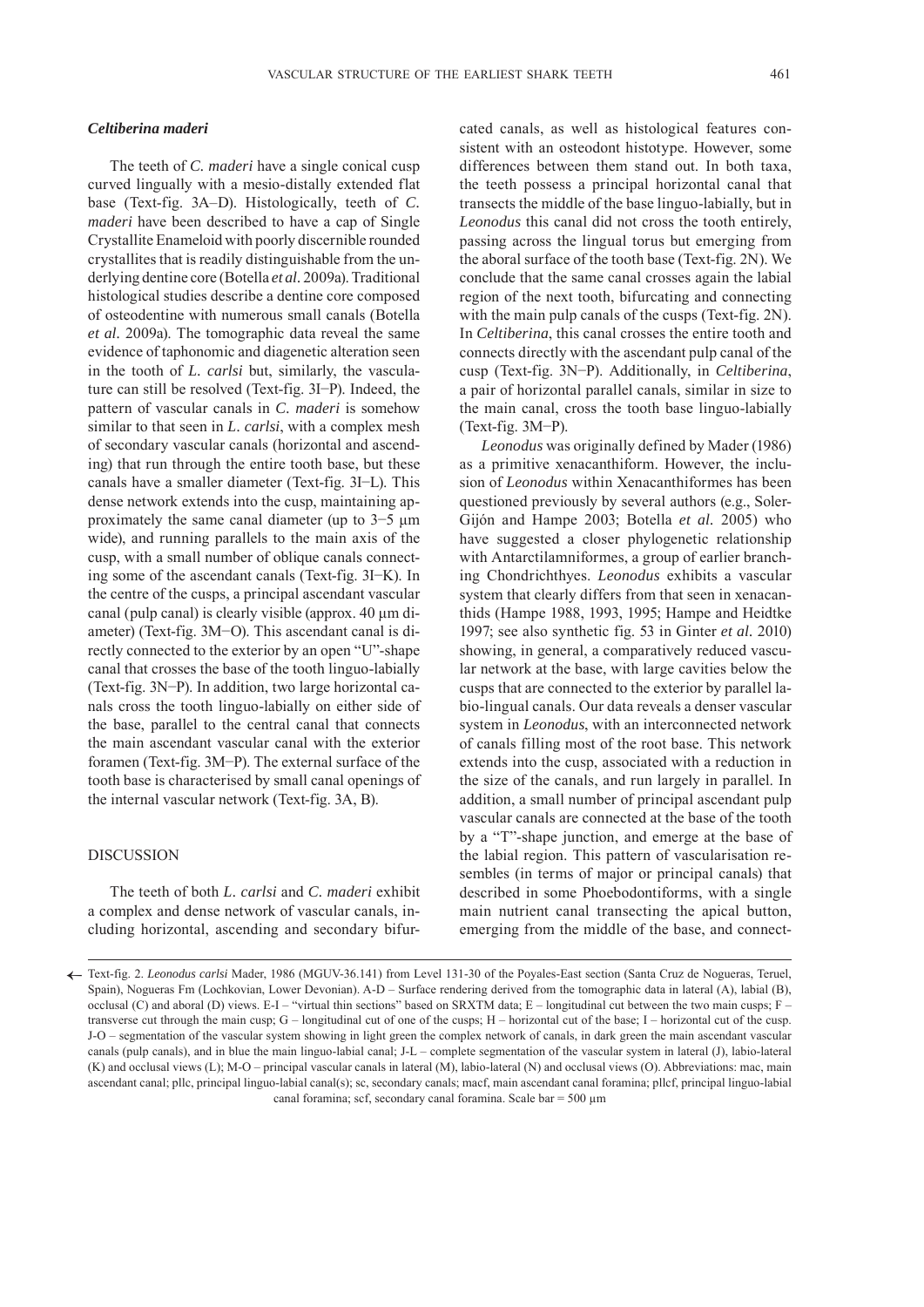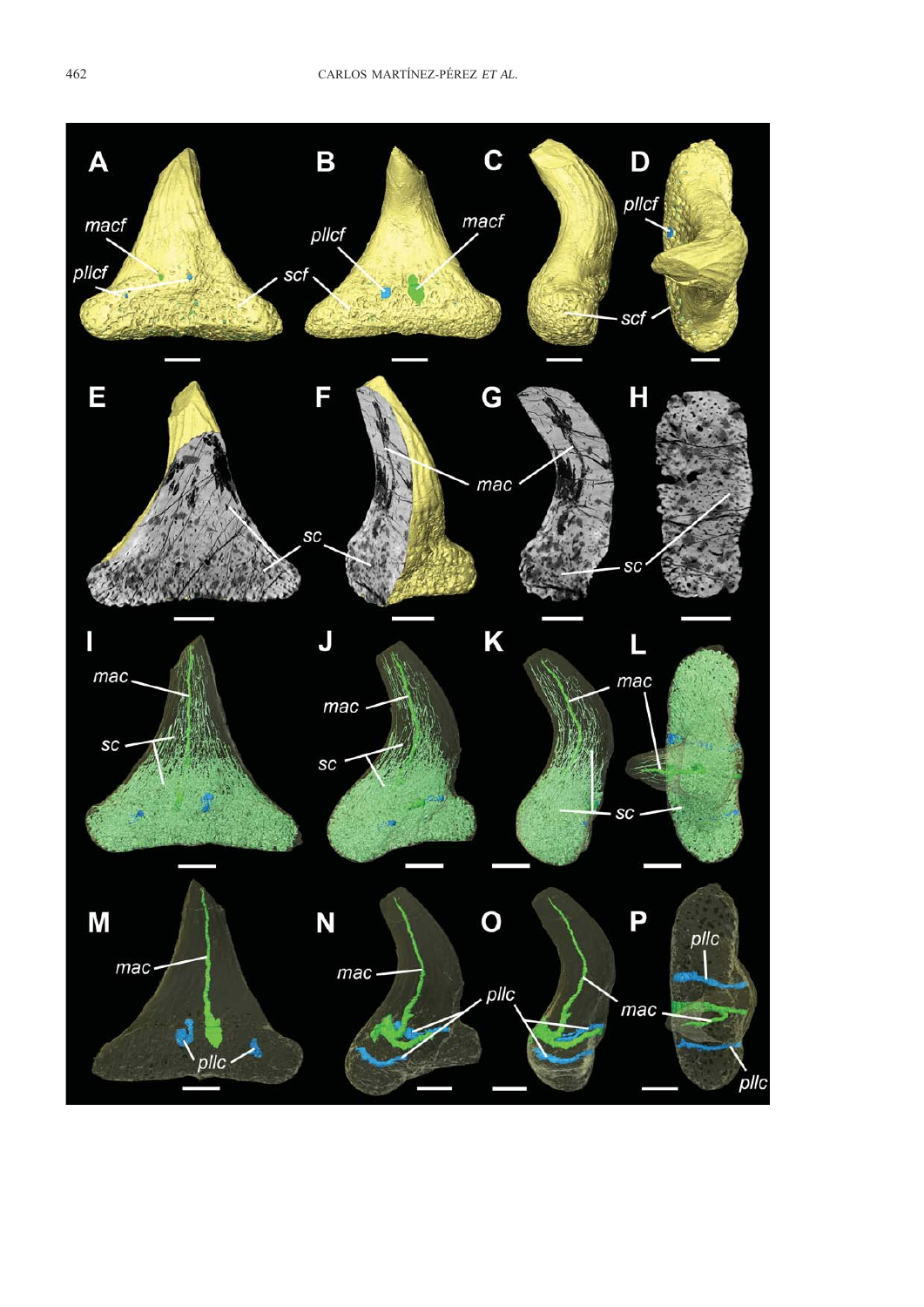ing with the main ascendant pulp canal (see Ivanov and Nilov 2016, fig. 3A−C). However, the structure of the vascular network is clearly different, with a more complex system of anastomosing secondary vascular canals in *Leonodus*.

The teeth of *Celtiberina* are of osteodont histotype, showing a vascular system composed by a complex canal network that differs from any known Palaeozoic shark tooth – though few have been characterised to date. The system is especially hypervascularised in the tooth-base with interconnected horizontal canals that run through the entire tooth base. This vascular network extends into the cusp, where it becomes more diffuse, with numerous small canals running parallel to the main axis of the cusp. In addition, a principal ascendant pulp canal is clearly visible (which is connected with the main linguo-labially canal that transects the tooth base, see Text-fig. 3M−P). Two laterally positioned, horizontally oriented (with respect to the base), longitudinal linguo-labial canals occur, running approximately parallel to plane of the main central canal (Text-fig. 3M−P). This configuration resembles that described from the ctenacanthiform *Glikmanius occidentalis* (Leidy, 1859) which has a dense network of strongly branched canals distributed within the crown, and several parallel horizontal canals (main and lateral) transecting the tooth base linguo-labially (Ivanov and Nilov 2016, fig 3A–C).

*Celtiberina* was originally identified as a chondrichthyan (Wang 1993), an assignment followed by most of latter authors (Turner 2004; Botella *et al*. 2009a, b; Ginter *et al*. 2010). However, Turner (2004) and Ginter *et al*. (2010) questioned the dental nature of these elements, suggesting that they instead represent modified dermal denticles, based mainly on its weakly developed base and the lack of evidence for overlapping tooth base. However, the absence of evidence for overlapping tooth bases does not preclude a tooth interpretation. The absence of a large overlapping area is indicated also by our 3-D vascular analysis. Thus, the principal basal canals in *Celtiberina* run horizontally, in the labio-lingual direction (Textfig. 3O), and there is no basal opening. This suggests, rather, that the bases of these teeth did not overlap. Instead, they could have made contact only with their labial and lingual faces. Non-overlapping tooth bases are rare in Palaeozoic shark teeth, but present in euselachian teeth (including hybodonts). In general, other aspects of the vascular structure of *Celtiberina* are entirely compatible with a tooth vascular system. Together with its generalized tooth-like morphology and clear evidence of wear (Botella *et al.* 2009a), these data support the interpretation of these skeletal elements of *Celtiberina* as teeth, however further analysis and discovery of additional skeletal remains will provide new opportunities for applying robust tests of this hypothesis. Thus, the important morphological and vascular system differences between the oldest putative shark teeth here discussed, reflecting perhaps distant relationship, are compatible with a Pre-Devonian diversification of the two main tooth types traditionally recognised in Palaeozoic sharks (i.e., "cladodont" *vs.* "diplodont").

Finally, although both orthodont and osteodont teeth are widespread among Palaeozoic sharks, the presence of the osteodont histotype in *Leonodus* and *Celtiberina* challenges the view that orthodont tooth grade is plesiomorphic for chondrichthyans (Zangerl 1981). Following Ivanov and Nilov (2016), our data demonstrate that Casier's (1947) classification of dental vascularisation grades is overly simplistic, especially when Palaeozoic taxa are considered. Further work is needed to establish the diversity and disparity of dental vascular architecture in Palaeozoic chondrichthyans and we provide further evidence that this variation may be sampled readily and non-invasively using X-ray microtomography. This work will likely yield a useful basis for discriminating taxonomically and systematically the relationships of early chondrichthyans which are known principally from isolated teeth.

#### **Acknowledgements**

We thank Vicent Gisbert Cardona and Nerea Vercher Capilla for their help developing the preliminary 3D models of the specimens here studied. This work was partially funded by the Research Projects CGL2014-52662-P (Spanish Ministry of Economy and Competitiveness) and GV/2016/102 (Generalitat Valenciana). Humberto G. Ferrón is a recipient of a FPU

<sup>←</sup> Text-fig. 3. *Celtiberina maderi* Wang, 1993 (MGUV-21.315) from Level 200 of the Poyales-East section (Santa Cruz de Nogueras, Teruel, Spain), Nogueras Fm, (Lochkovian, Lower Devonian). A-D – Surface rendering derived from the tomographic data in labial (A), lingual (B), lateral (C) and occlusal (D) views. E-H – "virtual thin sections" based on SRXTM data; E – transverse cut of the main cusp; F-G – longitudinal cut through the main cusp; H – horizontal cut of the base. I-P – segmentation of the vascular system, showing in light green the complex network of canals, in dark green the main ascendant vascular canals (pulp canals), and in blue the main linguo-labial canals; I-L – complete segmentation of the vascular system in labial (I), labio-lateral (J), lateral (K) and occlusal views (L); M-P –principal vascular canals in labial (M), labio-lateral (N), lateral (O), and occlusal views (P). For abbreviations see Text-fig. 2. Scale bar = 500 μm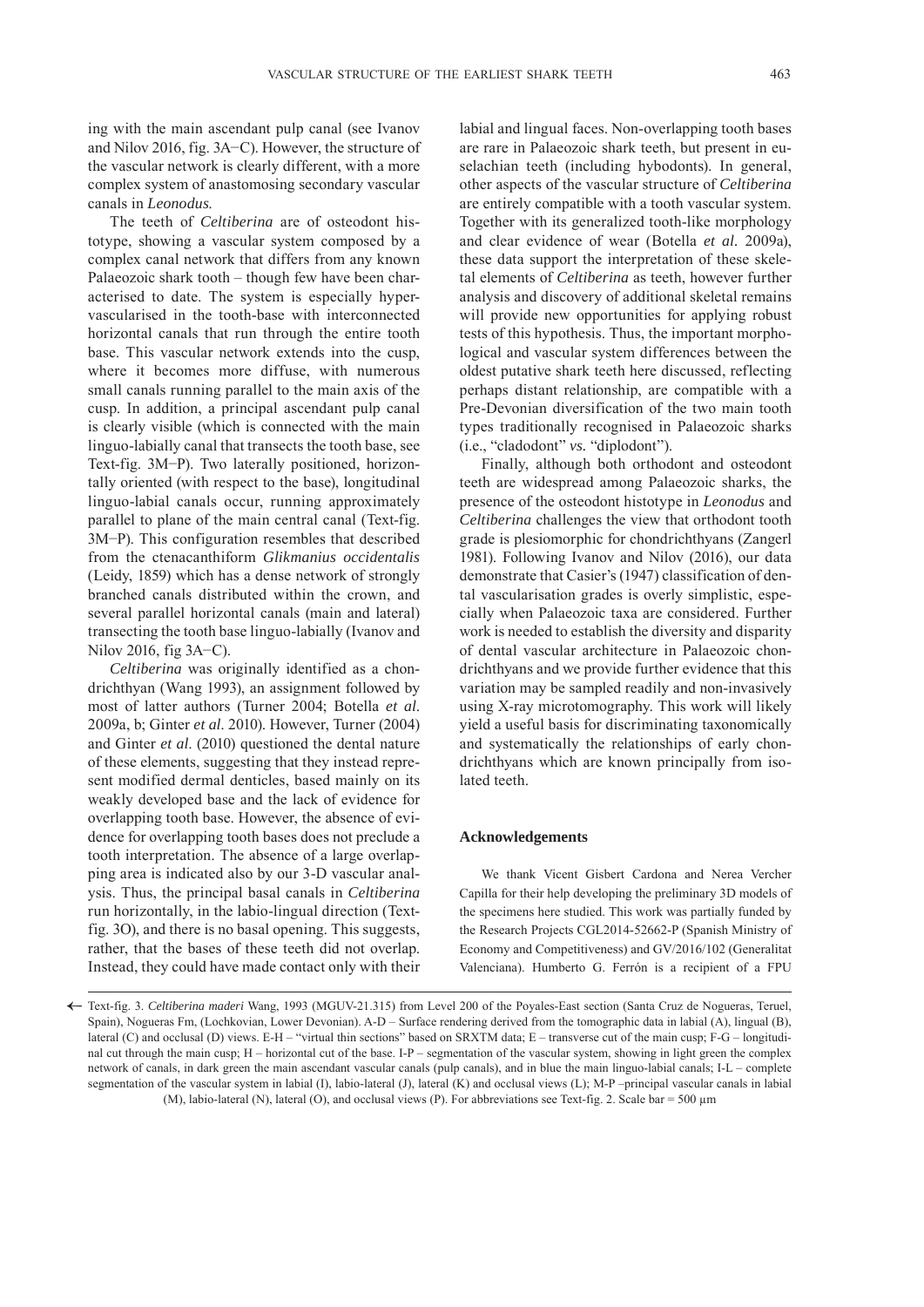Fellowship from the Spanish Ministry of Education, Culture and Sport [Grant FPU13/02660]. Assistance at the beamline was provided by Federica Marone (PSI-SLS), Martin Rücklin (Naturalis, Leiden), John Cunningham (Bristol Palaeobiology) and Joe Keating (Bristol Palaeobiology). We acknowledge the support of the Swiss Light Source and Paul Scherrer Institute, as well as access-funding provided by EU FP7 through CALIPSOplus.

# REFERENCES

- Botella, H. 2006. The oldest fossil evidence of dental lamina in sharks. *Journal of Vertebrate Paleontology*, **26**, 1002– 1003.
- Botella, H., Donoghue, P.C.J. and Martínez-Pérez, C. 2009a. Enameloid microstructure in the oldest known chondrichthyan teeth. *Acta Zoologica*, **90**, 103–108.
- Botella, H., Martínez-Pérez, C. and Soler-Gijón, R. 2012. *Machaeracanthus goujeti* n. sp. (Acanthodii) from the Lower Devonian of Spain and northwest France, with special reference to spine histology. *Geodiversitas*, **34**, 761−783.
- Botella, H., Valenzuela-Ríos, J.I. and Martínez-Pérez, C. 2005. Morfología e histología de escamas de Leonodus carlsi Mader, un condrictio primitivo del Devónico Inferior de la Cordillera Ibérica (España) In: Meléndez, G., Martínez-Pérez, C., Ros, S., Botella, H. and Plasencia, P. (Eds), Miscelánea Paleontológica. *Publicaciones del Seminario de Paleontología de Zaragoza (SEPAZ)*, **6**, 205–219.
- Botella, H., Valenzuela-Ríos, J.I. and Martínez-Pérez, C. 2009b. Tooth replacement rates in early chondrichthyans: a qualitative approach. *Lethaia*, **42**, 365–376.
- Cappetta, H. 1987. Handbook of Paleoichthyology, Vol. 3B: Chondrichthyes II, 193 p. Gustav Fischer Verlag; Stuttgart.
- Cappetta, H. 2012. Handbook of Paleoichthyology, Vol. 3E: Chondrichthyes II (Mesozoic and Cenozoic Elasmobranchii: teeth), 512 p. Gustav Fischer Verlag; Stuttgart.
- Carls, P. 1988. The Devonian of Celtiberia (Spain) and Devonian paleogeography of SW Europe. In: McMillan, N.J., Embry, A.F. and Glass, D.J. (Eds), Devonian of the World, Memoir of the Canadian Society of Petroleum Geologist. *Proceedings of the 2nd International Symposium on the Devonian System*, **14**, 421–466.
- Carls, P. 1999. El Devónico de Celtiberia y sus fósiles. In: Gámez Vintaned, J.A. and Liñan, E. (Eds), Años de Paleontología Aragonesa, Homenaje al Prof. Leandro Sequeiros. *Memorias de Las VI Jornadas Aragonesas de Paleontología*, **25**, 101–164.
- Carls, P. and Valenzuela-Ríos, J.I. 2002. Devonian–Carboniferous Rocks from the Iberian Cordillera. In: García-Lopez, S. and Bastida, F. (Eds), Palaeozoic Conodonts from Northern Spain. *Serie Cuadernos del Museo Geominero*, **1**, 299–314.

Casier, E. 1947. Constitution et évolution de la racine dentaire

des Euselachii. III. Évolution des pincipaux caractères morphologiques et conclusion. *Bulletin du Musée Royal d'Histoire Naturelle de Belgique*, **23**, 1–45.

- Cunningham, J. C., Rücklin, M., Blom, H., Botella, H. and Donoghue, P.C.J. 2012. Testing models of dental development in the earliest bony vertebrates. *Andreolepis* and *Lophosteus*, *Biology Letters*, **8**, 833–837.
- Dojen, C. 2005. Early Devonian ostracods of Celtiberia (NE Spain) taxonomy, palaeoecology, biostratigraphy, and biogeography, 1–256. PhD Thesis published electronically at the library of the Technical University of Braunschweig. http://www.digibib.tu-bs.de/?docid=00000015.
- Donoghue, P.C J., Bengtson, S., Dong, X.-P., Gostling, N.J., Huldtgren, T., Cunningham, J.A., Yin, C., Yue, Z., Peng, F. and Stampanoni, M. 2006, Synchrotron X-ray tomographic microscopy of fossil embryos. *Nature*, **442**, 680−683.
- Dupret, V., Carls, P., Martínez-Pérez, C. and Botella, H. 2011. First Perigondwanan record of actinolepids (Vertebrata: Placodermi: Arthrodira) from the Lochkovian (Early Devonian) of Spain and its palaeobiogeographic significance. *Palaeogeography*, *Palaeoclimatology*, *Palaeoecology*, **310**, 273−282.
- Gillis, J.A. and Donoghue, P.C.J. 2007. The homology and phylo geny of chondrichthyan tooth enameloid. *Journal of Morphology*, **268**, 33–49.
- Ginter, M., Hampe, O. and Duffin, C. 2010. Handbook of paleoichthyology, Vol. 3D: Chondrichthyes. Paleozoic Elasmobranchii: Teeth, 1–168. Verlag Dr Friedrich Pfeil; München.
- Hampe, O. 1988. Über die Bezahnung des *Orthacanthus* (Chondrichthyes: Xenacanthida; Oberkarbon-Unterperm). *Paläontologische Zeitschrift*, **62**, 285–296.
- Hampe, O. 1993. Variation of xenacanthid teeth in the Permo-Carboniferous deposits of the Saar-Nahe Basin (SW-Germany). In: Heidtke, U. (Ed.), New Research on Permo-Carboniferous Faunas. *Pollichia*, **29**, 37–51.
- Hampe, O. 1995. *Plicatodus jordani* n.g., n.sp., a new xenacanthid shark from the Lower Permian of Europe (Saar-Nahe Basin, Germany). In: Arsenault, M., Lelièvre, H. and Janvier, P. (Eds), VIIth International Symposium, Studies on Early Vertebrates. *Bulletin du Muséum National d'Histoire Naturelle*, **17**, 209–226.
- Hampe, O. and Heidtke, U.H.J. 1997. *Hagenoselache sippeli*  n. gen. n. sp., ein früher xenacanthider Elasmobranchier aus dem Oberkarbon (Namurium B) von Hagen-Vorhalle (NW-Sauerland/ Deutschland). *Geologie und Paläontologie in Westfalen*, **47**, 5–42.
- Hampe, O. and Long, J.A. 1999. The histology of Middle Devonian chondrichthyan teeth from southern Victoria Land, Antarctica. *Records of the Western Australian Museum Supplement*, **57**, 23−36.
- Ivanov, A.O. 2016. Chondrichthyans from the Lower Permian of Mechetlino, South Urals. *Bulletin of Geosciences*, **91**, 717–729.